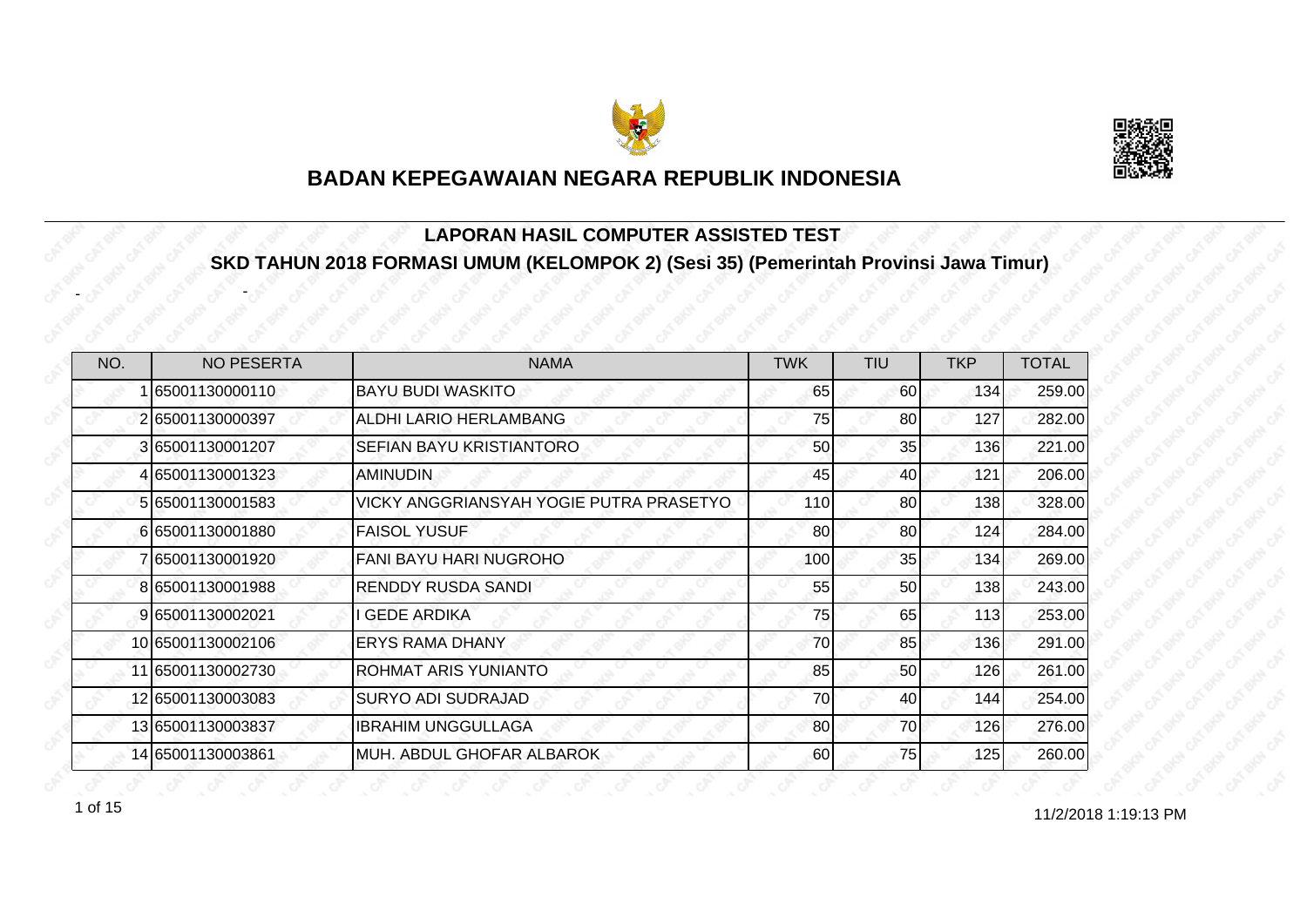



|  | 15 65001130003876 | <b>PAUDIARTO KHARISMA</b>      | 90  | 90 <sub>l</sub> | 144 | 324.00 |
|--|-------------------|--------------------------------|-----|-----------------|-----|--------|
|  | 16 65001130003885 | R. AGHA PRASETYO WIBOWO        | 85  | 80              | 129 | 294.00 |
|  | 17 65001130003905 | TOMY INDRA PRADANA             | 75  | 55              | 124 | 254.00 |
|  | 18 65001130004440 | AKBAR KHEMAL THARIEQ ARSHIMEDA | 95  | 85              | 127 | 307.00 |
|  | 19 65001130004505 | <b>ALVIN HAVIANTO</b>          | 70  | 85              | 135 | 290.00 |
|  | 20 65001130004509 | ANDRE ARGANATA                 | 100 | 110             | 120 | 330.00 |
|  | 21 65001130004527 | <b>MOHAMMAD ROYAN TABRANI</b>  | 70  | 60              | 133 | 263.00 |
|  | 22 65001130004531 | MUHAMMAD ZUHDI SETIAWAN        | 55  | 35              | 111 | 201.00 |
|  | 23 65001130004543 | <b>ACHMAD FIKRIANTO NURDIN</b> | 80  | 70              | 126 | 276.00 |
|  | 24 65001130004544 | <b>ACHMAD RUSTAM AFANDI</b>    | 70  | 85              | 102 | 257.00 |
|  | 25 65001130004550 | <b>ANDRY SASMITO</b>           | 70  | 60              | 133 | 263.00 |
|  | 26 65001130004603 | <b>RISKI AVIANTO</b>           | 75  | 35              | 127 | 237.00 |
|  | 27 65001130004607 | <b>RIZKI TUHU SATRIYO</b>      | 110 | 70              | 136 | 316.00 |
|  | 28 65001130004651 | <b>EKA PRIYANTO</b>            | 35  | 25              | 122 | 182.00 |
|  | 29 65001130004662 | <b>DEDI KRISBIANTORO</b>       | 60  | 70              | 140 | 270.00 |
|  | 30 65001130004672 | <b>BADRU TAMAM</b>             | 50  | 40              | 104 | 194.00 |
|  | 31 65001130004689 | <b>AGUSTIAWAN PUTRA</b>        | 70  | 55              | 117 | 242.00 |
|  | 32 65001130004696 | <b>AGIL TRIATMAJA</b>          | 65  | 30              | 131 | 226.00 |
|  | 33 65001130004739 | <b>LUKMAN HAKIM</b>            | 80  | 40              | 122 | 242.00 |
|  | 34 65001130004790 | <b>WIELDAN OKTAVIRAWAN</b>     | 105 | 80              | 131 | 316.00 |

11/2/2018 1:19:13 PM 2 of 15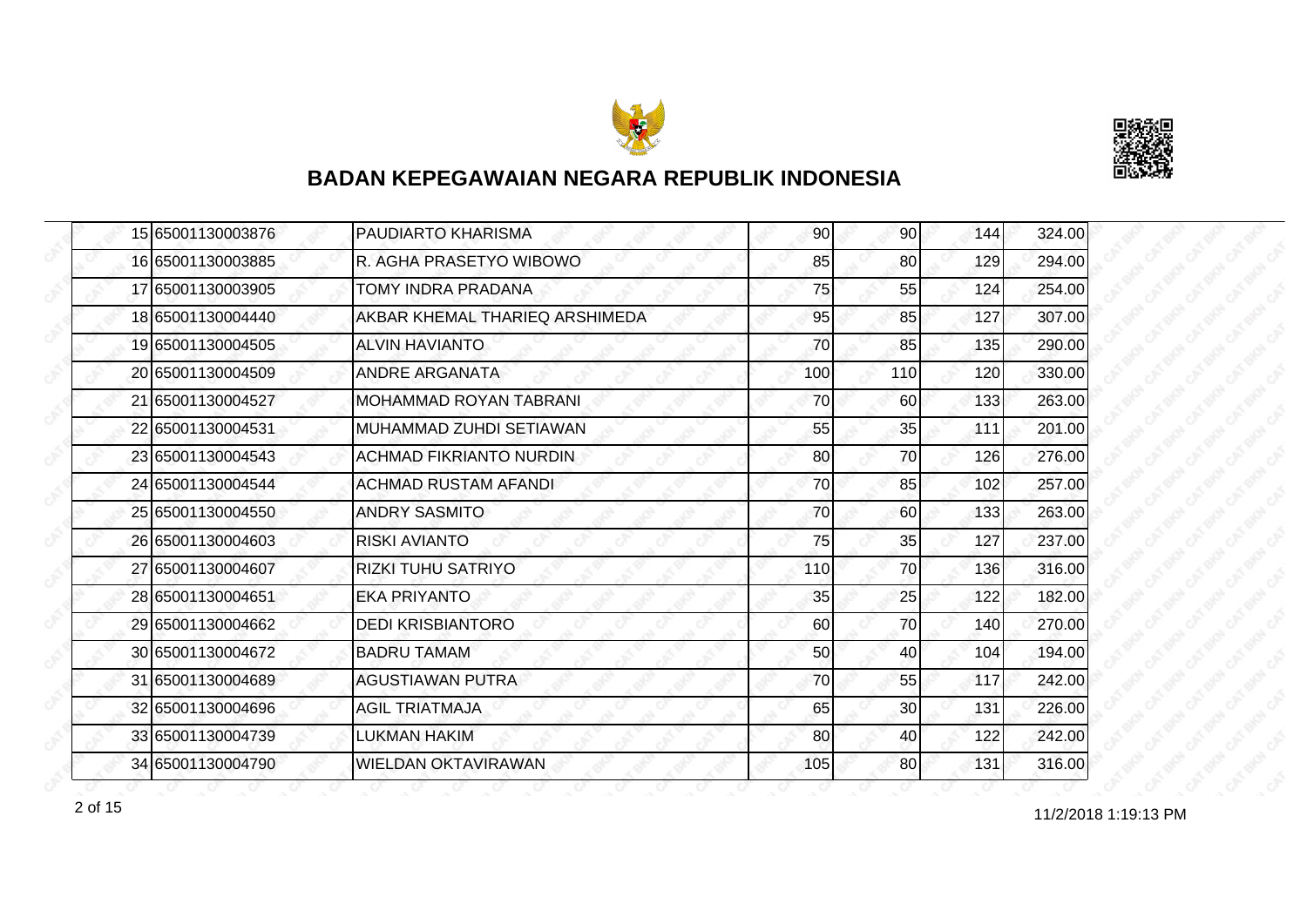



|  | 35 65001130004801 | YUKI DWI SANTRI PRASETYO      | 85  | 70 | 120 | 275.00 |
|--|-------------------|-------------------------------|-----|----|-----|--------|
|  | 36 65001130006019 | <b>HUBAIB ALIF KHARIZA</b>    | 95  | 85 | 144 | 324.00 |
|  | 37 65001130006056 | MUCHAMAD INDRA IRAWAN         | 95  | 70 | 132 | 297.00 |
|  | 38 65001130006080 | <b>ONKY KRISNA NUGRAHA</b>    | 110 | 90 | 114 | 314.00 |
|  | 39 65001130006113 | <b>ACHMAD BAGUS HAVIS</b>     | 90  | 70 | 128 | 288.00 |
|  | 40 65001130006138 | ANJAR VARULI DWI SUKMANA      | 20  | 35 | 109 | 164.00 |
|  | 41 65001130006143 | <b>BAGUS NUGROHO</b>          | 105 | 75 | 132 | 312.00 |
|  | 42 65001130006158 | <b>CANDRA LESMANA</b>         | 85  | 50 | 132 | 267.00 |
|  | 43 65001130006211 | <b>M. ARIF BUDI PRASTYO</b>   | 100 | 60 | 126 | 286.00 |
|  | 44 65001130006251 | <b>RIFAN FATKHURAHMAN</b>     | 75  | 85 | 126 | 286.00 |
|  | 45 65001130007039 | SONY MANGGALA PUTRA           | 115 | 95 | 154 | 364.00 |
|  | 46 65001130007140 | <b>ARIZKY GITA PRAWESTIAN</b> | 60  | 60 | 111 | 231.00 |
|  | 47 65001130007167 | PERIAMAN GEA                  | 55  | 45 | 129 | 229.00 |
|  | 48 65001130007803 | ANDI ABDILLAH HERMANSYAH      | 55  | 75 | 125 | 255.00 |
|  | 49 65001130007865 | <b>GUNTUR SWATAMA PUTRA</b>   | 75  | 55 | 102 | 232.00 |
|  | 50 65001130007888 | <b>MOCHAMAD IQBAL PRADANA</b> | 80  | 65 | 138 | 283.00 |
|  | 51 65001130007896 | <b>MURADI</b>                 | 100 | 30 | 127 | 257.00 |
|  | 52 65001130008017 | ACHMAD ARDIANSYAH SETYAWAN P  | 145 | 90 | 121 | 356.00 |
|  | 53 65001130008018 | <b>ACHMAD BAHARUDINSYAH</b>   | 100 | 90 | 151 | 341.00 |
|  | 54 65001130008025 | DIMAS ADI PRAYOGO             | 65  | 95 | 133 | 293.00 |

11/2/2018 1:19:13 PM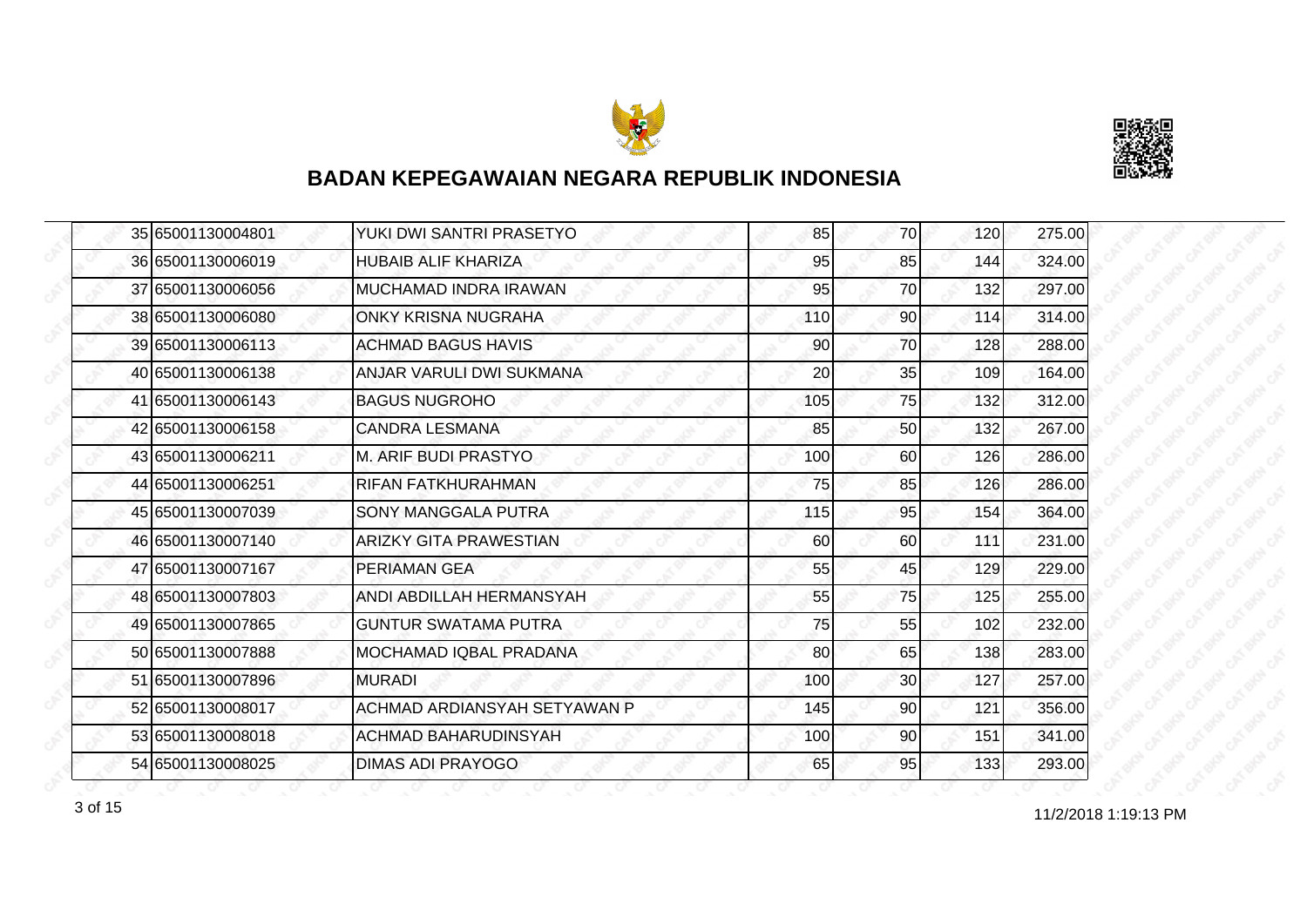



|  | 55 65001130008220 | GAUFARI WIDAYANTO PRATAMA PUTRA | 90  | 80              | 134 | 304.00 |
|--|-------------------|---------------------------------|-----|-----------------|-----|--------|
|  | 56 65001130008229 | <b>LEOFADA AGUSTHIO LAY</b>     | 105 | 90              | 142 | 337.00 |
|  | 57 65001130008231 | LUTFI WAHYU LISTYONO            | 95  | 55              | 145 | 295.00 |
|  | 58 65001130008267 | <b>WAHYU IRVANTO</b>            | 75  | 55              | 135 | 265.00 |
|  | 59 65001130008286 | DEYGO DIMAS ANDRIANTO PRADANA   | 95  | 60              | 136 | 291.00 |
|  | 60 65001130008298 | DITA BAGUS HENDRA KUSUMA, SE    | 90  | 75              | 128 | 293.00 |
|  | 61 65001130008300 | DOVIRUL ARDI NUGROHO            | 115 | 85              | 130 | 330.00 |
|  | 62 65001130008307 | IKURNIAWAN PANCA WARDANA        | 85  | 30 <sub>0</sub> | 130 | 245.00 |
|  | 63 65001130008329 | <b>RENDY ROBITA HENRYAWAN</b>   | 60  | 60              | 112 | 232.00 |
|  | 64 65001130009036 | WIMO ADI NUGROHO SETIYANTO      | 70  | 70              | 123 | 263.00 |
|  | 65 65001130009049 | <b>AGUNG HIDAYAT</b>            | 45  | 40              | 123 | 208.00 |
|  | 66 65001130009085 | <b>IMAM GOZALI</b>              | 90  | 80              | 139 | 309.00 |
|  | 67 65001130009100 | <b>LUQMAN ZAIN FACHRIZAL</b>    | 80  | 90              | 148 | 318.00 |
|  | 68 65001130009292 | SAIFUDDIN ANSHORI               | 75  | 50              | 123 | 248.00 |
|  | 69 65001130009312 | <b>UDIN PURNOMO</b>             | 85  | 60              | 111 | 256.00 |
|  | 70 65001130009842 | <b>EFENDI DWI KUSUMA</b>        | 80  | 40              | 125 | 245.00 |
|  | 71 65001130009874 | MIFTAKHUL PRASTYA KURNIAWAN     | 80  | 95              | 145 | 320.00 |
|  | 72 65001130009898 | ACHMAD AFFANDI                  | 105 | 90              | 136 | 331.00 |
|  | 73 65001130011039 | ALFIAN AMIDHAN AKBAR            | 80  | 65              | 126 | 271.00 |
|  | 74 65001130011053 | <b>ADIK SUCIONO</b>             | 70  | 70              | 129 | 269.00 |

11/2/2018 1:19:13 PM 4 of 15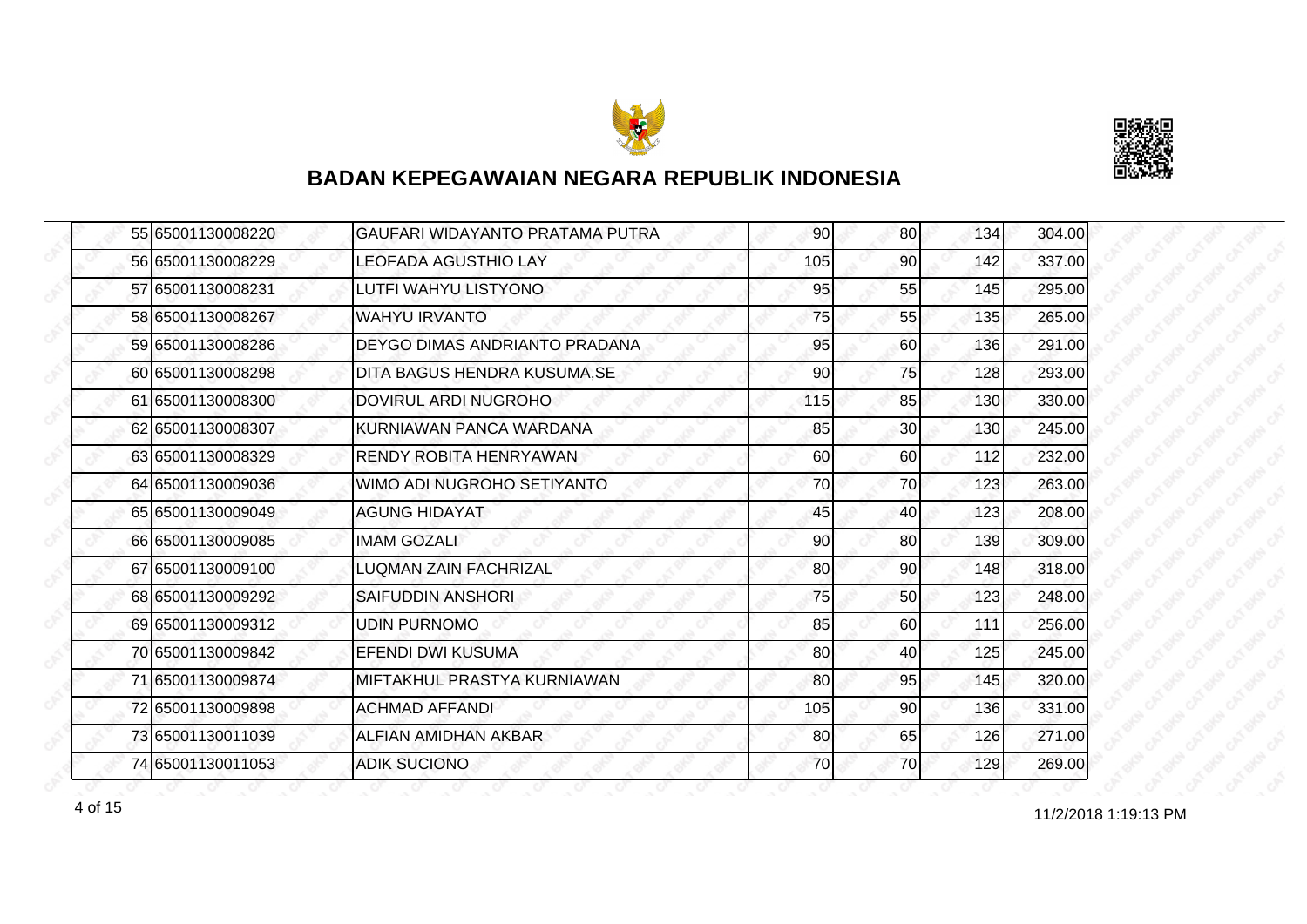



|  | 75 65001130011154 | LUKMAN RENDRA SETIAWAN         | 65  | 40              | 135 | 240.00 |
|--|-------------------|--------------------------------|-----|-----------------|-----|--------|
|  | 76 65001130011155 | <b>LEO ADI KUSUMO</b>          | 55  | 70              | 130 | 255.00 |
|  | 77 65001130011759 | <b>GESANG YUDA PRASETYO</b>    | 65  | 90              | 141 | 296.00 |
|  | 78 65001130011773 | <b>ISMAYA INDRA PRAJA</b>      | 95  | 80 <sup>1</sup> | 132 | 307.00 |
|  | 79 65001130011792 | <b>SETO GUSTAFALI</b>          | 100 | 60              | 122 | 282.00 |
|  | 80 65001130011796 | MOCH, GALIH BRAFANGASTA, R     | 125 | 105             | 130 | 360.00 |
|  | 81 65001130011819 | <b>SUMBOGO BINTORO</b>         | 65  | 25              | 113 | 203.00 |
|  | 82 65001130012288 | ANDHITA WAHYU PRAMASTYA, S.SOS | 65  | 45              | 112 | 222.00 |
|  | 83 65001130012292 | <b>ARDI JUAN SAPUTRA</b>       | 85  | 120             | 111 | 316.00 |
|  | 84 65001130012320 | <b>DHIKA M ARDIS</b>           | 60  | 75              | 128 | 263.00 |
|  | 85 65001130012332 | <b>EDWIN PALEVI</b>            | 120 | 90              | 146 | 356.00 |
|  | 86 65001130012368 | <b>MOH SUPANDI</b>             | 85  | 75              | 136 | 296.00 |
|  | 87 65001130012450 | <b>LUKY DWI SULISTYONO</b>     | 100 | 50              | 125 | 275.00 |
|  | 88 65001130012469 | SOWANOLO HALAWA                | 95  | 65              | 146 | 306.00 |
|  | 89 65001130012476 | <b>WAHYU SAPUTRO</b>           | 90  | 50              | 118 | 258.00 |
|  | 90 65001130014628 | ALBERTUS BETHA YUSWANDIRO      | 85  | 115             | 135 | 335.00 |
|  | 91 65001130015017 | DAVIED ANDREAS ISKANDARELIS    | 70  | 35              | 143 | 248.00 |
|  | 92 65001130015022 | FARID PRADANA MB.              | 120 | 60              | 132 | 312.00 |
|  | 93 65001130015024 | <b>GHAFUR DWI PAMUNGKAS</b>    | 80  | 70              | 116 | 266.00 |
|  | 94 65001130015028 | HUZAEVA IBEKNU ROHMAN          | 60  | 65              | 124 | 249.00 |

for the contract of 15 of 15 of 15 of 15 of 16 of 19:13 PM states of 11/2/2018 1:19:13 PM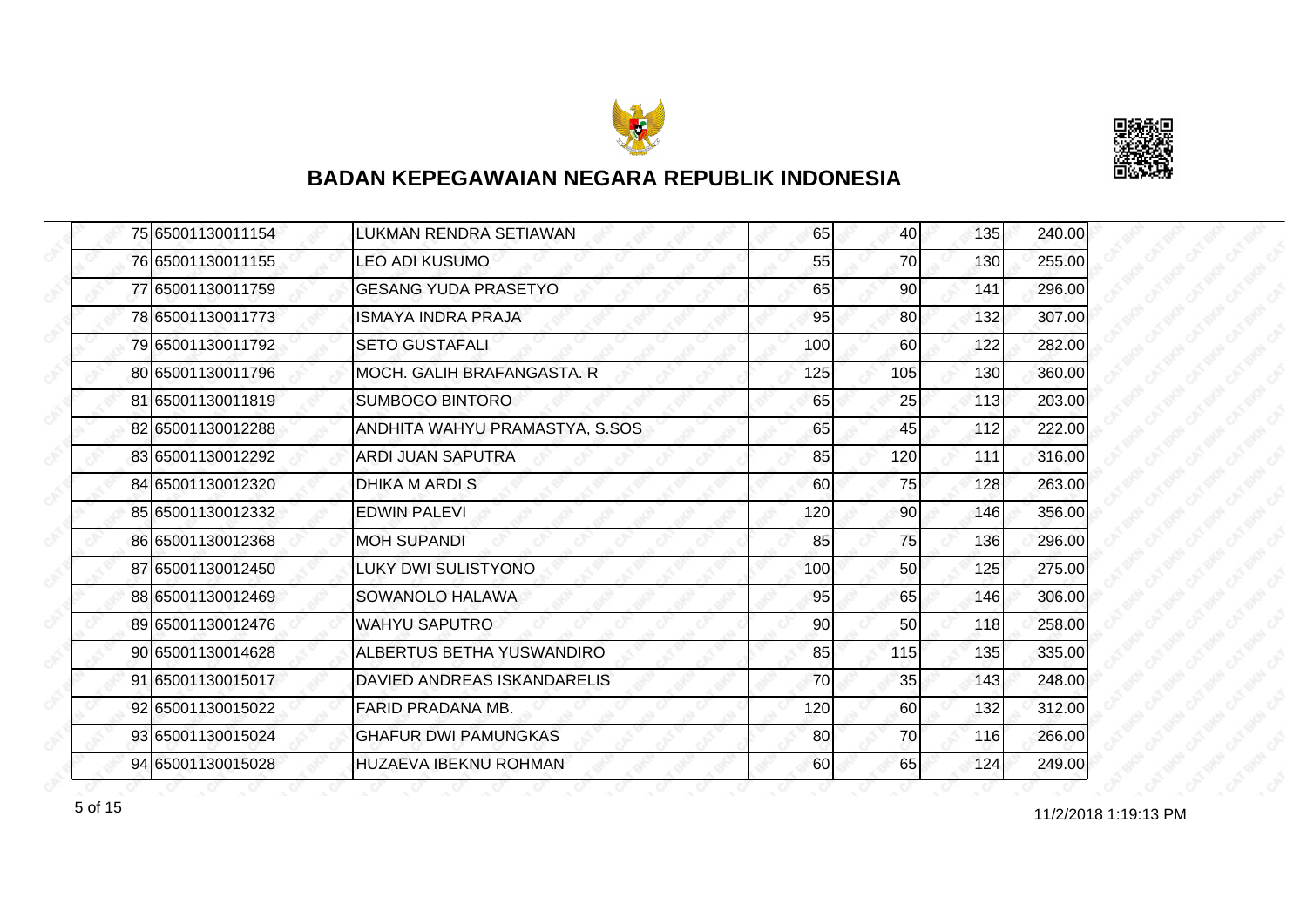



| 95 65001130015114  | KRISTIO ADRIAN SATRIO NUGROHO    | 100 | 30 <sub>l</sub> | 118 | 248.00 |
|--------------------|----------------------------------|-----|-----------------|-----|--------|
| 96 65001130015115  | KEVIN BAGUS RHESA FIRMANDA       | 90  | 125             | 143 | 358.00 |
| 97 65001130015130  | MOCH. FAHMI NASHIRUDDIN          | 70  | 80              | 134 | 284.00 |
| 98 65001130015139  | <b>MOCHAMMAD ASHARI</b>          | 75  | 40              | 117 | 232.00 |
| 99 65001130015144  | <b>MOH. AFIF</b>                 | 90  | 75              | 135 | 300.00 |
| 100 65001130015145 | IMUHAMMAD RIZKI SURYAWAN         | 85  | 90              | 114 | 289.00 |
| 101 65001130015149 | RADIANSA YULIANTO, S.SOS         | 95  | 55              | 131 | 281.00 |
| 102 65001130015207 | <b>SEPTIAN AFANDI</b>            | 85  | 85              | 144 | 314.00 |
| 103 65001130015241 | YANUAR BAGUS SETIAWAN            | 100 | 95              | 137 | 332.00 |
| 104 65001130015252 | YUVI AZHAR ISLAMIADDIN           | 85  | 65              | 117 | 267.00 |
| 105 65001130015356 | <b>HAMDI ALAYDRUS</b>            | 80  | 75              | 144 | 299.00 |
| 106 65001130015392 | RIZSMAL RUWANDA SUARDI           | 65  | 65              | 128 | 258.00 |
| 107 65001130015405 | <b>SUGIHARTO RODLI</b>           | 95  | 35              | 98  | 228.00 |
| 108 65001130016520 | <b>ERIK HERMANTO</b>             | 90  | 65              | 140 | 295.00 |
| 109 65001130016539 | <b>MOHAMMAD SYAHRIL MUHARROM</b> | 75  | 90              | 142 | 307.00 |
| 110 65001130016548 | <b>MOCH. SOFFA</b>               | 90  | 60              | 113 | 263.00 |
| 111 65001130017159 | <b>EKO RATNO WIDIYANTO</b>       | 75  | 45              | 142 | 262.00 |
| 112 65001130017651 | <b>AINUR ROFIQ</b>               | 100 | 75              | 134 | 309.00 |
| 113 65001130017658 | <b>DICKY RAHADIAN TRISNANTO</b>  | 70  | 85              | 142 | 297.00 |
| 114 65001130017663 | <b>DIMAS RIZKY AKBAR</b>         | 95  | 90              | 118 | 303.00 |

11/2/2018 1:19:13 PM 6 of 15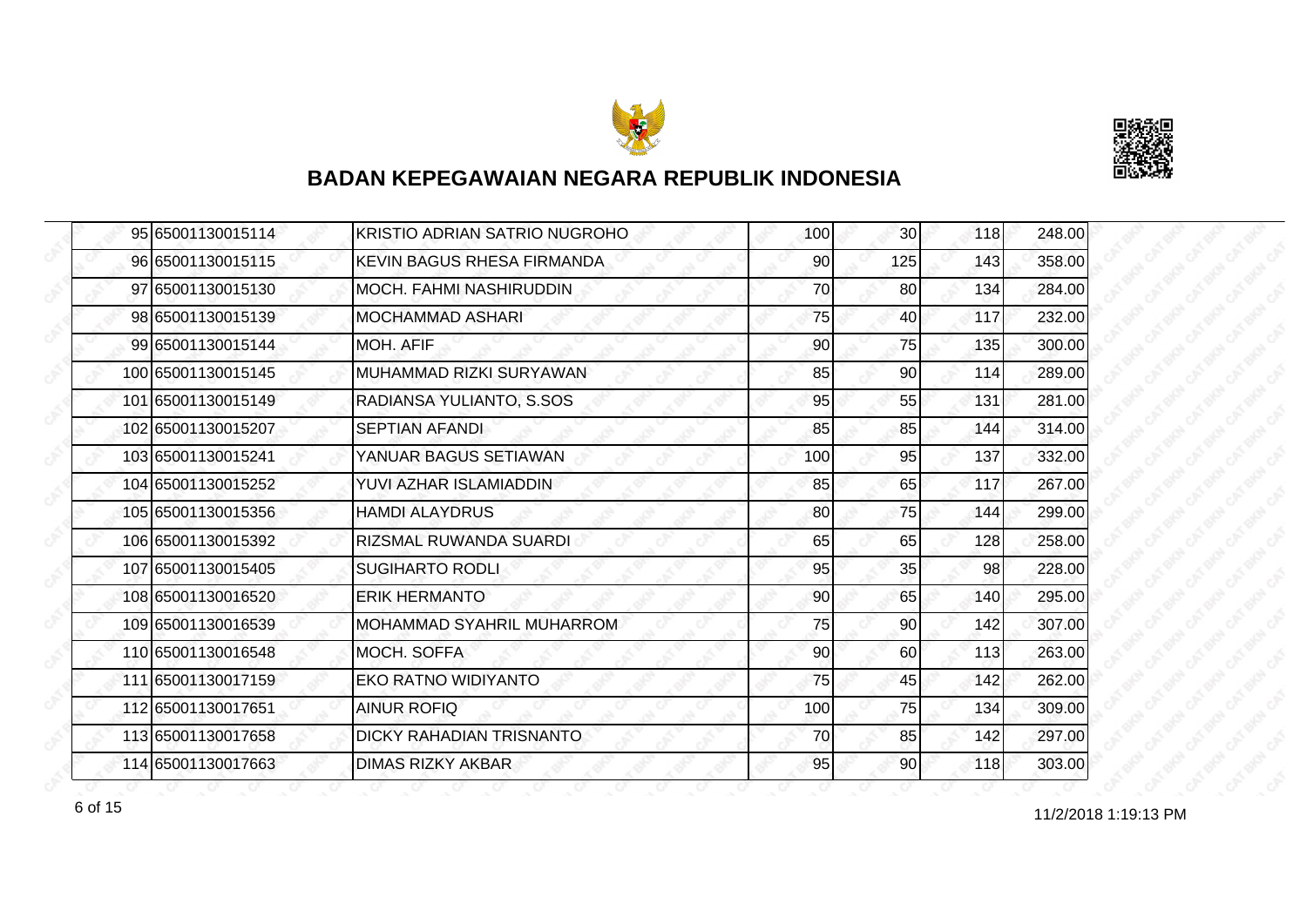



| 115 65001130017668 | <b>FIKRI AZHAR</b>                    | 105 | 90  | 124 | 319.00 |
|--------------------|---------------------------------------|-----|-----|-----|--------|
| 116 65001130017675 | <b>MOH. ADIB JUNAIDI</b>              | 100 | 80  | 129 | 309.00 |
| 117 65001130017680 | <b>MOH. IRHAM TRI YUDA</b>            | 105 | 80  | 122 | 307.00 |
| 118 65001130017690 | NOVA ARDYANSYAH                       | 70  | 50  | 133 | 253.00 |
| 119 65001130017714 | YUSTINUS YUSDY DIAZ                   | 80  | 35  | 127 | 242.00 |
| 120165001130017719 | ABI RIDHO WICAKSONO                   | 85  | 75  | 130 | 290.00 |
| 121 65001130017739 | <b>BIMASAKTI BHAKTI KAWEDARYONO</b>   | 105 | 115 | 134 | 354.00 |
| 122 65001130017751 | <b>M. FAISAL RACHMAN</b>              | 100 | 70  | 122 | 292.00 |
| 123 65001130017763 | <b>WICKY ARYA PRADANA</b>             | 125 | 60  | 140 | 325.00 |
| 124 65001130017766 | <b>HOIRUDIN</b>                       | 60  | 60  | 132 | 252.00 |
| 125 65001130017867 | <b>GALANG FIRMANDA</b>                | 95  | 75  | 141 | 311.00 |
| 126 65001130017871 | <b>MISBAKHUL MUNIR</b>                | 75  | 115 | 132 | 322.00 |
| 127 65001130017875 | <b>RIO BAGUS FIRMANSYAH AL RASYID</b> | 115 | 80  | 133 | 328.00 |
| 128 65001130017885 | <b>WIRA HADI SISWANTO</b>             | 80  | 80  | 130 | 290.00 |
| 129165001130017889 | ARY SETYO WICAKSONO                   | 105 | 90  | 124 | 319.00 |
| 130 65001130017900 | <b>PRAMANA MUSTAFA</b>                | 65  | 75  | 130 | 270.00 |
| 131 65001130017932 | ADI PUTRA WIJAYANTO                   | 80  | 60  | 132 | 272.00 |
| 132165001130017958 | <b>MONTHARIO TILOVA WIJAYA</b>        | 75  | 45  | 122 | 242.00 |
| 133 65001130017962 | <b>WIDIYANTO</b>                      | 75  | 30  | 122 | 227.00 |
| 134 65001130017967 | <b>RIZKY WINANDI</b>                  | 80  | 45  | 139 | 264.00 |

11/2/2018 1:19:13 PM 7 of 15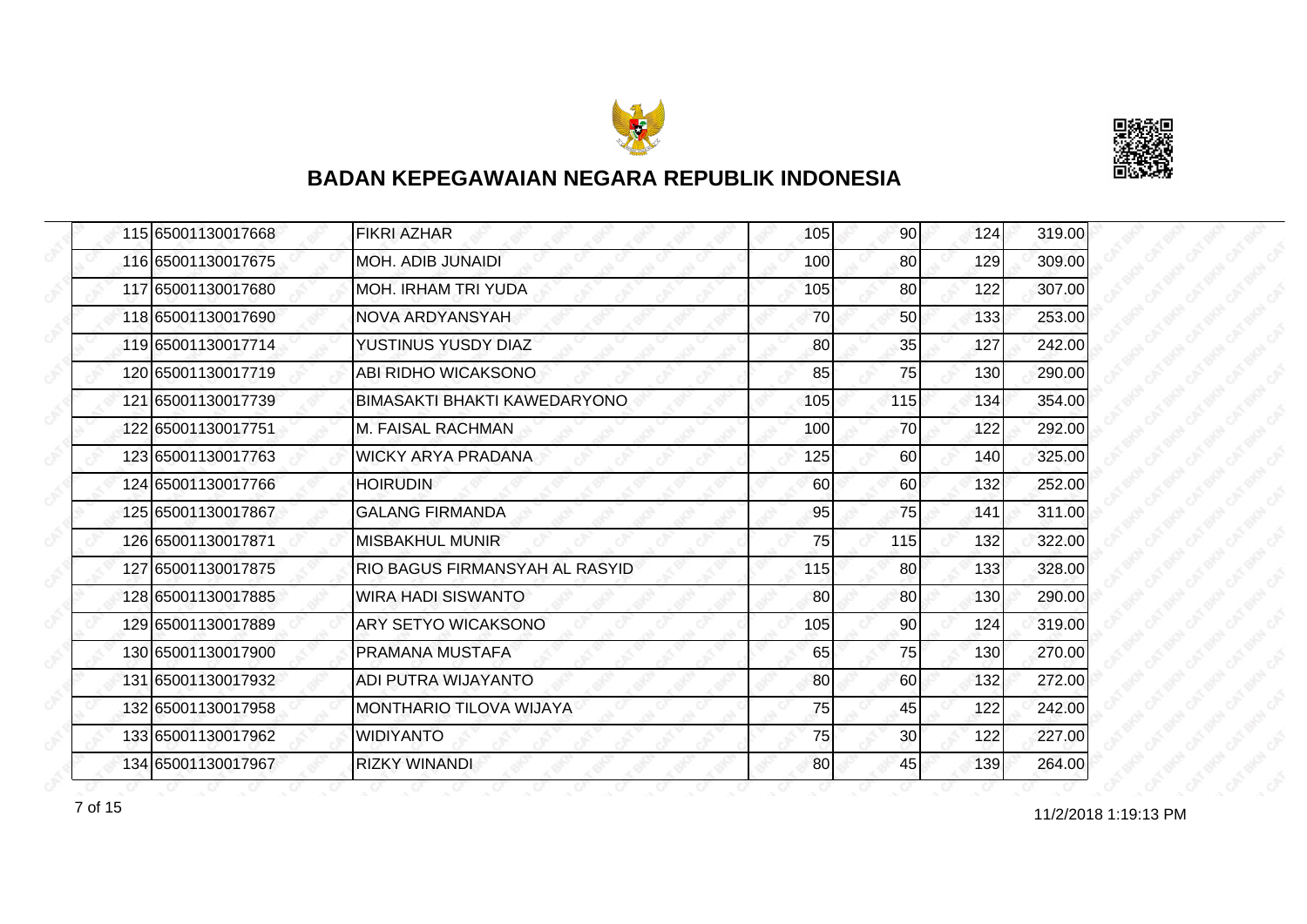



|  | 135 65001130017969 | <b>SUPRIYATNA</b>            | 80  | 30 <sup>1</sup> | 116 | 226.00 |
|--|--------------------|------------------------------|-----|-----------------|-----|--------|
|  | 136 65001130017976 | AZRIZAL DHANA FIRMANSYAH     | 95  | 80              | 144 | 319.00 |
|  | 137 65001130018031 | <b>MOCH. DICKY KURNIAWAN</b> | 70  | 80              | 118 | 268.00 |
|  | 138 65001130018077 | <b>DIAN EKO PRASTYO</b>      | 70  | 105             | 142 | 317.00 |
|  | 139 65001130018091 | YACOB EL MARIO               | 75  | 75              | 132 | 282.00 |
|  | 140 65001130018126 | MUHAMMAD BOBBY KURNIAWAN     | 90  | 90              | 85  | 265.00 |
|  | 141 65001130018131 | NANDA NUGRAHA                | 65  | 70              | 125 | 260.00 |
|  | 142 65001130018618 | <b>MUHAMMAD YUSUF ADHI</b>   | 110 | 90 <sub>l</sub> | 105 | 305.00 |
|  | 143 65001130018831 | PUTRI INTAN KUMALA SARI      | 85  | 45              | 132 | 262.00 |
|  | 144 65001130018834 | <b>MOHAMAD SALIM</b>         | 80  | 70              | 129 | 279.00 |
|  | 145 65001130018846 | <b>ADI SULISTYAWAN</b>       | 35  | 50              | 60  | 145.00 |
|  | 146 65001130018899 | <b>SYAIFUL ANWAR</b>         | 90  | 40              | 117 | 247.00 |
|  | 147 65001130018925 | RIZZA BUDI ARIYANDI          | 95  | 90 <sub>0</sub> | 134 | 319.00 |
|  | 148 65001230000834 | <b>FARIDA SOFIANA</b>        | 100 | 45              | 119 | 264.00 |
|  | 149 65001230000941 | NIKYTA MELISA PUTRI          | 85  | 80              | 128 | 293.00 |
|  | 150 65001230000946 | NILA MAYA PUSPITA DEWI       | 85  | 65              | 147 | 297.00 |
|  | 151 65001230001184 | <b>SILVIA DAMAYANTI</b>      | 85  | 65              | 133 | 283.00 |
|  | 152165001230002374 | VIVI AGUSTIANI               | 100 | 35              | 137 | 272.00 |
|  | 153 65001230002567 | DEKADEA LANTIKA NURLEA       | 110 | 65              | 121 | 296.00 |
|  | 154 65001230002924 | <b>LAILATUL FIRDAUS</b>      | 105 | 70              | 134 | 309.00 |

8 of 15 **11/2/2018 1:19:13 PM**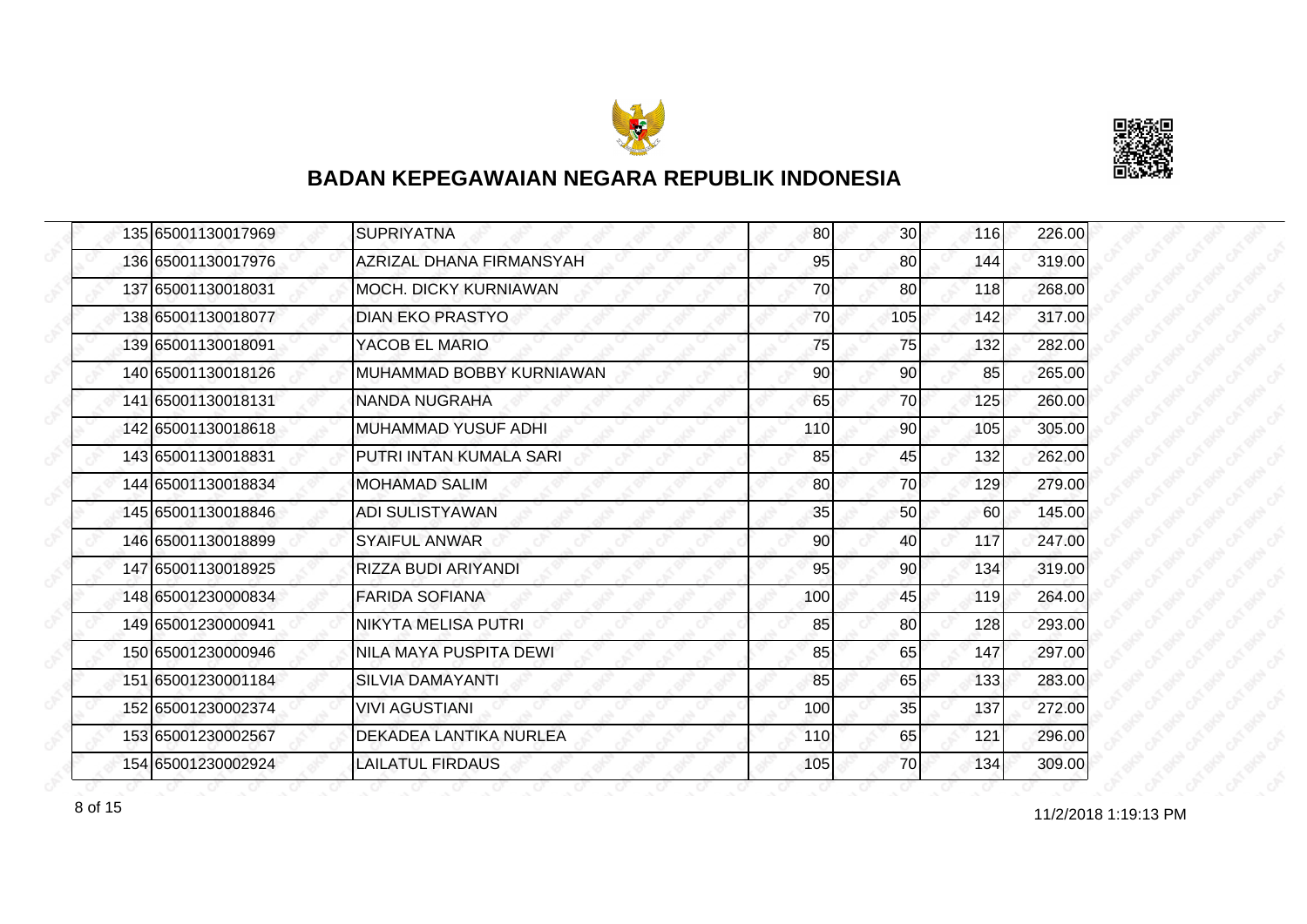



|  | 155 65001230003001 | HANIF EKA RAHMAWATI S.          | 85  | 100 | 126 | 311.00 |
|--|--------------------|---------------------------------|-----|-----|-----|--------|
|  | 156 65001230003085 | <b>PUJI RAHAYU</b>              | 105 | 40  | 135 | 280.00 |
|  | 157 65001230003264 | <b>MARRY KRISTINA HANTANTIK</b> | 110 | 65  | 127 | 302.00 |
|  | 158 65001230003361 | <b>ILVI NURDIANA MANZIL</b>     | 95  | 90  | 122 | 307.00 |
|  | 159 65001230003729 | <b>SHINTA MITAKA</b>            | 90  | 80  | 144 | 314.00 |
|  | 160 65001230003789 | RISHA MAHARDIKA PRATIWI         | 70  | 60  | 139 | 269.00 |
|  | 161 65001230004757 | <b>BADZLINA DAROYANI N</b>      | 85  | 70I | 132 | 287.00 |
|  | 162165001230004765 | BELVA RADWISKA JELITA PUTRI     | 95  | 70  | 137 | 302.00 |
|  | 163 65001230004780 | <b>DEVIANA MARGARANI</b>        | 85  | 85  | 144 | 314.00 |
|  | 164 65001230004784 | <b>DIAN RAHMAWATI</b>           | 110 | 65  | 129 | 304.00 |
|  | 165 65001230004808 | <b>IKA PUSPA DEWI</b>           | 75  | 40  | 108 | 223.00 |
|  | 166 65001230004815 | KHUSNUL FAUZIYAH                | 50  | 50  | 121 | 221.00 |
|  | 167 65001230006193 | <b>MAIMONAH</b>                 | 80  | 60  | 128 | 268.00 |
|  | 168 65001230006272 | VARADINA AYU NOVIANDARI         | 95  | 85  | 140 | 320.00 |
|  | 169 65001230006344 | <b>PUJI PRATIWI</b>             | 105 | 60  | 146 | 311.00 |
|  | 170 65001230007437 | <b>HUSNUL HOTIMAH</b>           | 60  | 55  | 113 | 228.00 |
|  | 171 65001230007463 | REZA SILFIA MAHADHAENY          | 105 | 75  | 129 | 309.00 |
|  | 172165001230007495 | ALMIRA DHINAR VIOLLAN           | 115 | 110 | 144 | 369.00 |
|  | 173 65001230007570 | <b>RIRIN INDASARI</b>           | 70  | 50  | 130 | 250.00 |
|  | 174 65001230007597 | <b>RUSMIATI</b>                 | 45  | 50  | 95  | 190.00 |

9 of 15 **11/2/2018 1:19:13 PM**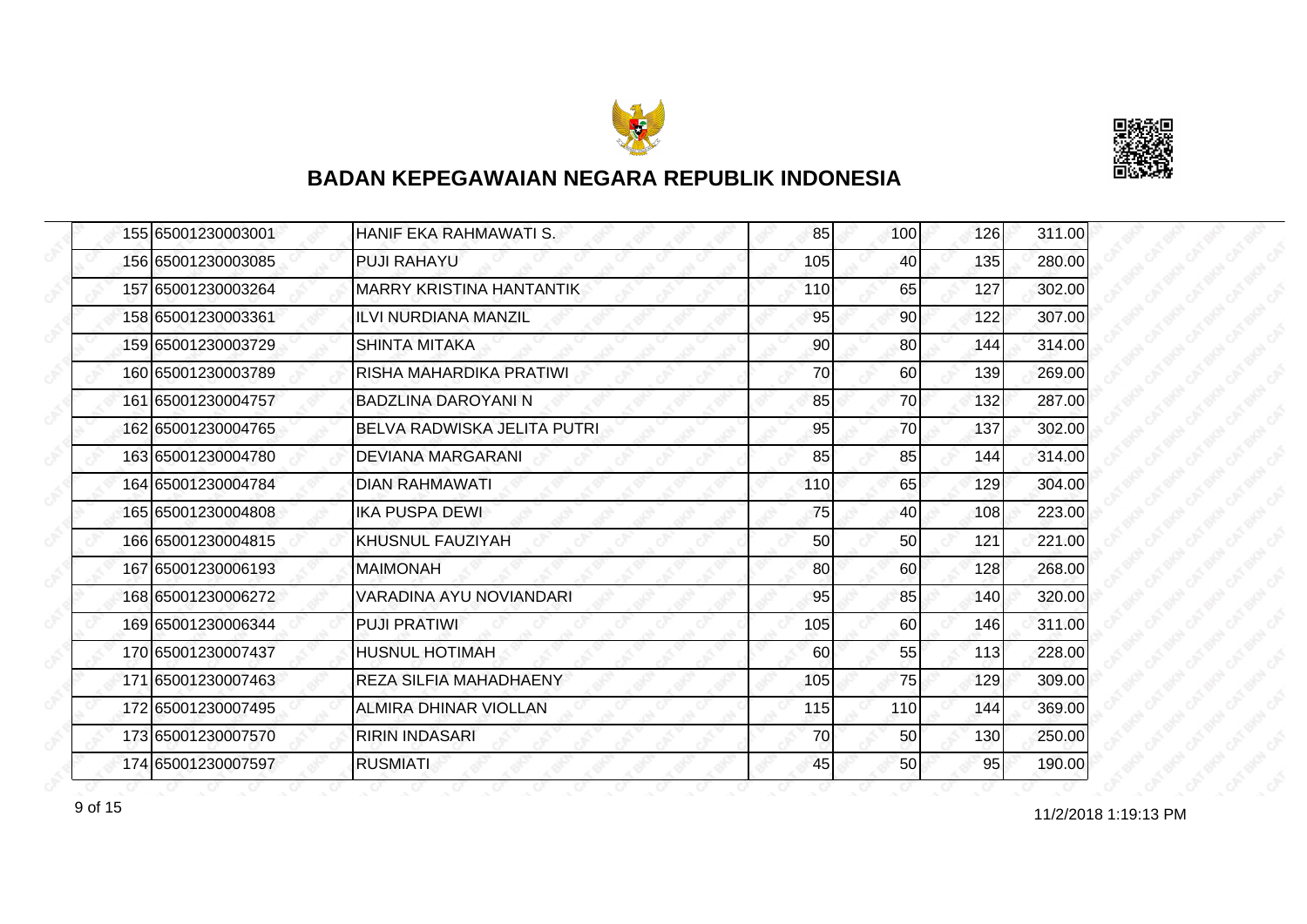



| 175 65001230007621 | YENI LAILATUL ILMI            | 55  | 70  | 133 | 258.00 |
|--------------------|-------------------------------|-----|-----|-----|--------|
| 176 65001230007692 | <b>ISTIQOMA WAHYUNINTYAS</b>  | 65  | 75  | 132 | 272.00 |
| 177165001230007696 | JEMBAR MADUSARI               | 65  | 45  | 138 | 248.00 |
| 178 65001230007823 | <b>SULUSI MAIZU</b>           | 55  | 70  | 128 | 253.00 |
| 179 65001230009647 | <b>ARIS SANTI</b>             | 100 | 70  | 135 | 305.00 |
| 180 65001230009659 | <b>BUDHI WIDYASTUTI</b>       | 100 | 75  | 139 | 314.00 |
| 181 65001230009743 | <b>LARASATI PUTRI KINANTI</b> | 85  | 70I | 141 | 296.00 |
| 182 65001230009826 | IRATNA MAGFIROH               | 120 | 75  | 131 | 326.00 |
| 183 65001230009831 | <b>RERIN MARIZ VILSEPTIAN</b> | 90  | 45  | 122 | 257.00 |
| 184 65001230009847 | YUNI DWI SURYANTI             | 80  | 75  | 127 | 282.00 |
| 185 65001230009920 | <b>DESTY PERMATA DEWI</b>     | 90  | 50  | 113 | 253.00 |
| 186 65001230009933 | <b>HOTD MARIANA</b>           | 65  | 30  | 130 | 225.00 |
| 187 65001230009941 | <b>IRMA SEPTIANA</b>          | 110 | 45  | 143 | 298.00 |
| 188 65001230009950 | LELY KUSUMA WARDANI           | 95  | 60  | 136 | 291.00 |
| 189 65001230009955 | LINDA DAMAYANTI               | 75  | 70  | 137 | 282.00 |
| 190 65001230010037 | <b>REZA MARBYANA</b>          | 70  | 70  | 118 | 258.00 |
| 191 65001230010057 | RISTA RAMADHAN TRI WAHYUNI    | 90  | 85  | 136 | 311.00 |
| 192 65001230010062 | SITI KHOMARIAH PERMATASARI    | 105 | 55  | 125 | 285.00 |
| 193 65001230011392 | <b>SAFINATUN NAFAH</b>        | 115 | 85  | 140 | 340.00 |
| 194 65001230011420 | <b>WINDA ARISANDY</b>         | 80  | 80  | 145 | 305.00 |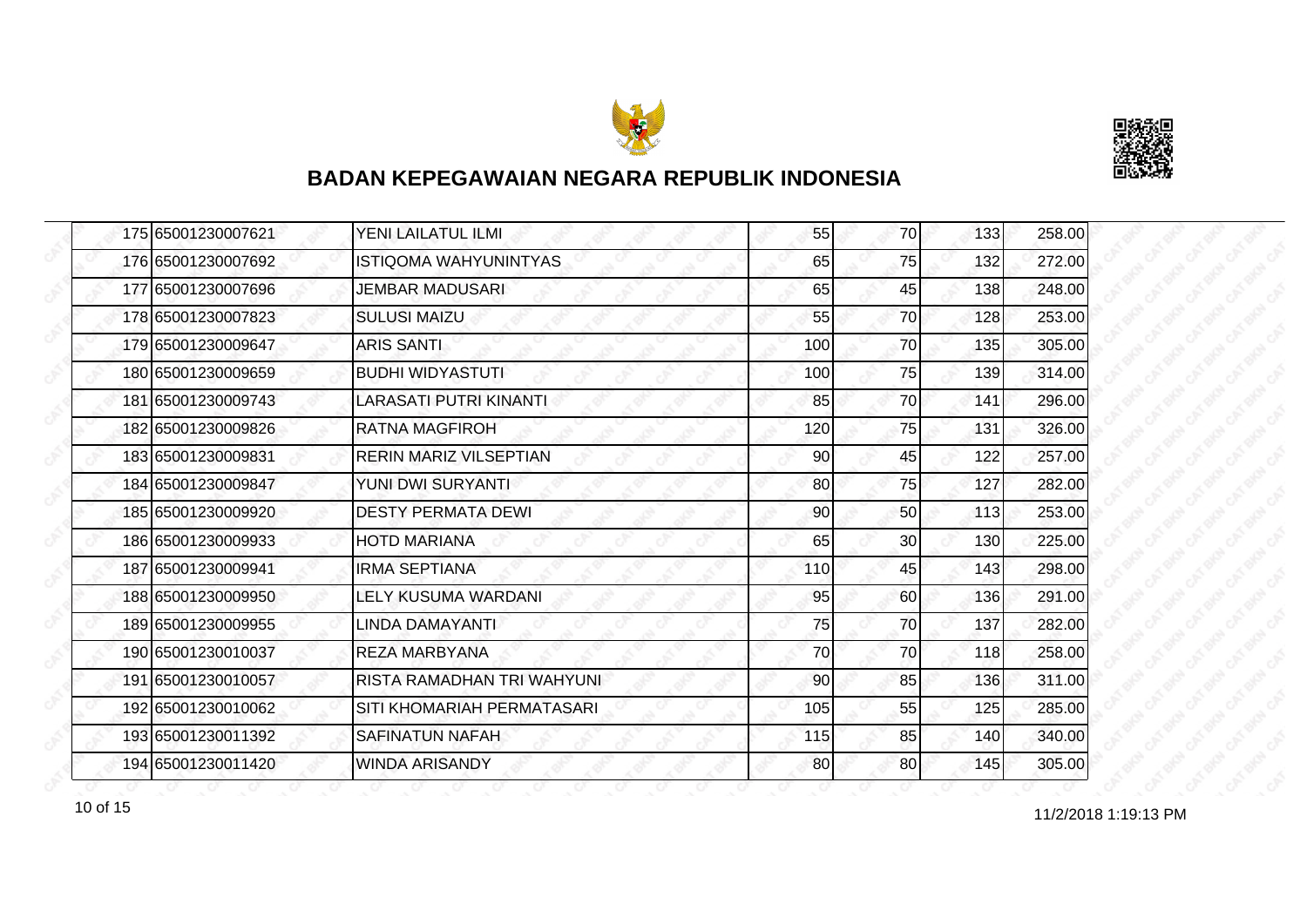



|  | 195 65001230011546 | <b>ARISTINA MAULID</b>         | 90  | 50 <sub>l</sub> | 127 | 267.00 |
|--|--------------------|--------------------------------|-----|-----------------|-----|--------|
|  | 196 65001230011574 | <b>ERNIS MAR' ATUS SHOLIHA</b> | 70  | 35              | 114 | 219.00 |
|  | 197 65001230012518 | ANGGREINI SAVIRA PUTRI         | 65  | 110             | 129 | 304.00 |
|  | 198 65001230012525 | <b>ARDINA NUR ISWARI</b>       | 90  | 75              | 123 | 288.00 |
|  | 199 65001230012600 | <b>LIA NURMALA SARI</b>        | 50  | 60              | 144 | 254.00 |
|  | 200 65001230012672 | <b>NAININ LARASWATI</b>        | 75  | 55              | 132 | 262.00 |
|  | 201 65001230012678 | <b>NENY NUR AISYAH</b>         | 100 | 105             | 146 | 351.00 |
|  | 202 65001230012721 | <b>RR RIANTI PUTRI PERTIWI</b> | 75  | 90I             | 136 | 301.00 |
|  | 203 65001230012863 | <b>DIAN NOVITASARI</b>         | 115 | 95              | 129 | 339.00 |
|  | 204 65001230013166 | <b>HERWINDA FEBRIANI</b>       | 125 | 70I             | 146 | 341.00 |
|  | 205 65001230013186 | <b>NURUL HIDAYATI</b>          | 90  | 95              | 130 | 315.00 |
|  | 206 65001230013211 | <b>RIZKY SATITI TINOLAH</b>    | 65  | 90              | 147 | 302.00 |
|  | 207 65001230013217 | <b>SEPTIAN CATUR ISMAWATI</b>  | 90  | 60I             | 130 | 280.00 |
|  | 208 65001230013219 | SILFIAPURI AGUSTIA             | 50  | 75              | 121 | 246.00 |
|  | 209 65001230013223 | <b>SILVIA ANGGRAINI</b>        | 75  | 50              | 136 | 261.00 |
|  | 210 65001230013256 | <b>EKA PUTRIANI</b>            | 60  | 75              | 149 | 284.00 |
|  | 211 65001230013260 | <b>ISMI AZIZAH</b>             | 35  | 35              | 141 | 211.00 |
|  | 212 65001230013274 | NAWANG RESTUWATI               | 70  | 50              | 134 | 254.00 |
|  | 213 65001230013284 | SINTHA DEWI ARINI              | 85  | 90              | 133 | 308.00 |
|  | 214 65001230014245 | <b>RISKA MEILIYA</b>           | 105 | 75I             | 138 | 318.00 |

11 of 15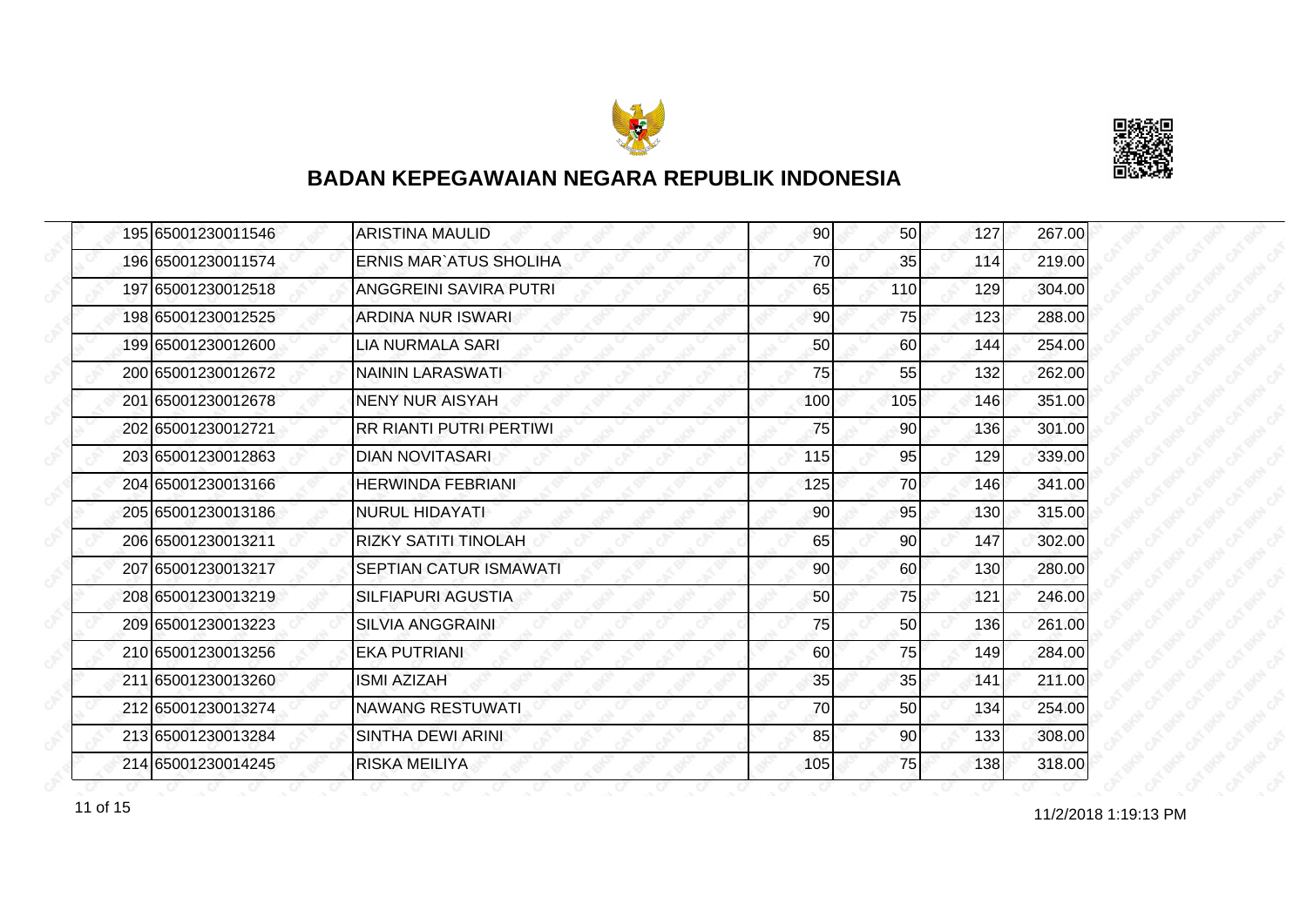



|  | 215 65001230014248 | <b>SILVIA RACHMADANI</b>               | 90  | 65  | 140 | 295.00 |
|--|--------------------|----------------------------------------|-----|-----|-----|--------|
|  | 216 65001230014256 | <b>SISTIANI NUR ANNISA</b>             | 110 | 75  | 134 | 319.00 |
|  | 217 65001230014268 | STHEFANI GEBY ARSITA DEVI              | 105 | 95  | 140 | 340.00 |
|  | 218 65001230014303 | APRILIYA DUWI ASTUTIK                  | 80  | 85  | 135 | 300.00 |
|  | 219 65001230014317 | <b>ELFA MASITA</b>                     | 75  | 55  | 86  | 216.00 |
|  | 220 65001230014375 | KHORIDAH UMAMI VEGA VICKYA             | 50  | 50  | 130 | 230.00 |
|  | 221 65001230014623 | RAHMATIKA RIZA DEVINTA                 | 80  | 70I | 108 | 258.00 |
|  | 222 65001230014702 | <b>SEPTA MAIDI PUTRI</b>               | 90  | 65  | 147 | 302.00 |
|  | 223 65001230015607 | <b>DINI LAILI AMAJIDA</b>              | 95  | 50  | 136 | 281.00 |
|  | 224 65001230015609 | <b>DWI YUNI KARTIKA SARI</b>           | 95  | 55  | 143 | 293.00 |
|  | 225 65001230015679 | RATIH PERMATASARI                      | 75  | 65  | 134 | 274.00 |
|  | 226165001230015698 | SAVIRA PUTRI ANRIZA                    | 105 | 85  | 126 | 316.00 |
|  | 227165001230017712 | <b>CHRISTIN YUNAENI</b>                | 75  | 70  | 144 | 289.00 |
|  | 228 65001230018189 | ANGGI TYA PITALOKA                     | 60  | 55  | 127 | 242.00 |
|  | 229 65001230018217 | <b>CHOIRUN NISA</b>                    | 105 | 90  | 133 | 328.00 |
|  | 230 65001230018226 | <b>DESI ELVIANI</b>                    | 90  | 60  | 118 | 268.00 |
|  | 231 65001230018234 | <b>EMI NURFADLILAH</b>                 | 75  | 85  | 135 | 295.00 |
|  | 232 65001230018505 | <b>RISKA RACHMAWATI</b>                | 100 | 65  | 135 | 300.00 |
|  | 233 65001230019428 | DINNY OKTAVIANE WASISTYA SRI PUSPARINI | 65  | 95  | 124 | 284.00 |
|  | 234 65001230019439 | EMMY RACHMAWATI, S.SOS.                | 90  | 70  | 133 | 293.00 |

12 of 15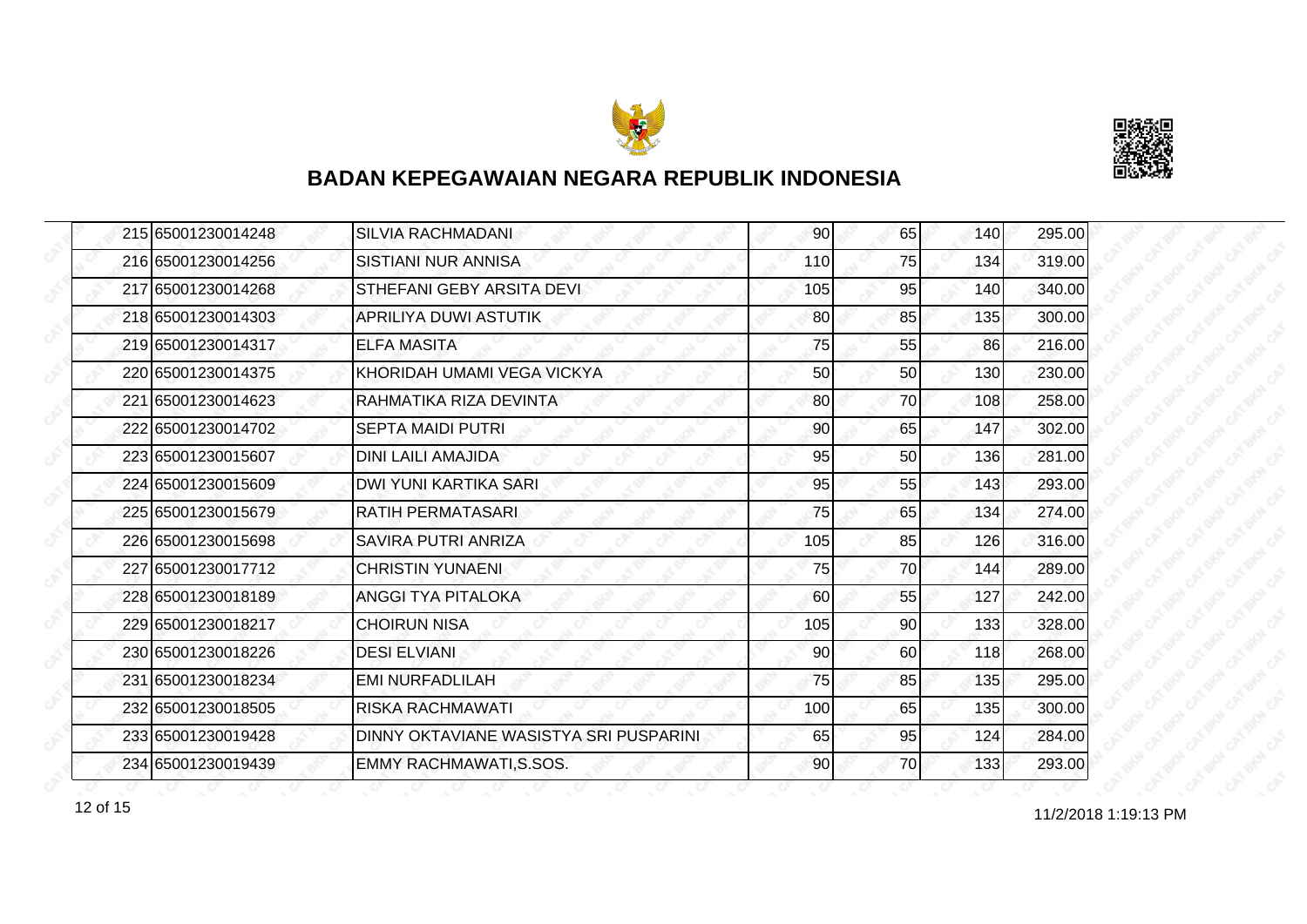



|  | 235165001230019486 | LUSY ILA GUSTIN                 | 80  | <b>901</b>      | 145 | 315.00 |
|--|--------------------|---------------------------------|-----|-----------------|-----|--------|
|  | 236 65001230019501 | NANDA ARISKA PRAMESWARI         | 75  | 55              | 123 | 253.00 |
|  | 237 65001230019506 | <b>PUJI LESTARI</b>             | 105 | 50              | 144 | 299.00 |
|  | 238 65001230019566 | RIDHA MUTIARA NATURINA          | 90  | 55              | 140 | 285.00 |
|  | 239 65001230019579 | SHERLYA AYU NIDYA SARI          | 60  | 90              | 128 | 278.00 |
|  | 240 65001230019588 | TRI ADINDA TRISNAWATI           | 65  | 65              | 116 | 246.00 |
|  | 241 65001230019627 | <b>DIAH PRIMASARI</b>           | 100 | 50 <sub>l</sub> | 136 | 286.00 |
|  | 242 65001230019679 | <b>NURHIKMAH</b>                | 60  | 25              | 144 | 229.00 |
|  | 243 65001230023346 | <b>EVA NOVIANTI</b>             | 75  | 95              | 131 | 301.00 |
|  | 244 65001230023470 | <b>MILLATUS HALIMAH KATRIN</b>  | 45  | 30 <sub>l</sub> | 132 | 207.00 |
|  | 245 65001230023486 | MUTIARA CAHYANING PRATIWI       | 65  | 55              | 139 | 259.00 |
|  | 246 65001230023507 | RHISNA DYAH ALISKA DEWI         | 105 | 70              | 130 | 305.00 |
|  | 247165001230023556 | RINA MEI MIRNASARI              | 100 | 50              | 126 | 276.00 |
|  | 248 65001230023860 | SITI NUR AFIYAH                 | 75  | 55              | 123 | 253.00 |
|  | 249 65001230026320 | RATNA SEPTYAN KIRANA            | 85  | 90              | 137 | 312.00 |
|  | 250 65001230026872 | <b>INTAN DWI ANDYANINGRUM.S</b> | 55  | 85              | 124 | 264.00 |
|  | 251 65001230026893 | NI NYOMAN ARINI                 | 85  | 95              | 131 | 311.00 |
|  | 252165001230026902 | NURUL HILDA                     | 85  | 95              | 135 | 315.00 |
|  | 253 65001230026950 | RINDI HARDIANTI                 | 80  | 85              | 139 | 304.00 |
|  | 254 65001230026954 | SHANTI MERYANAWATI              | 100 | 95              | 116 | 311.00 |

13 of 15 and 11/2/2018 1:19:13 PM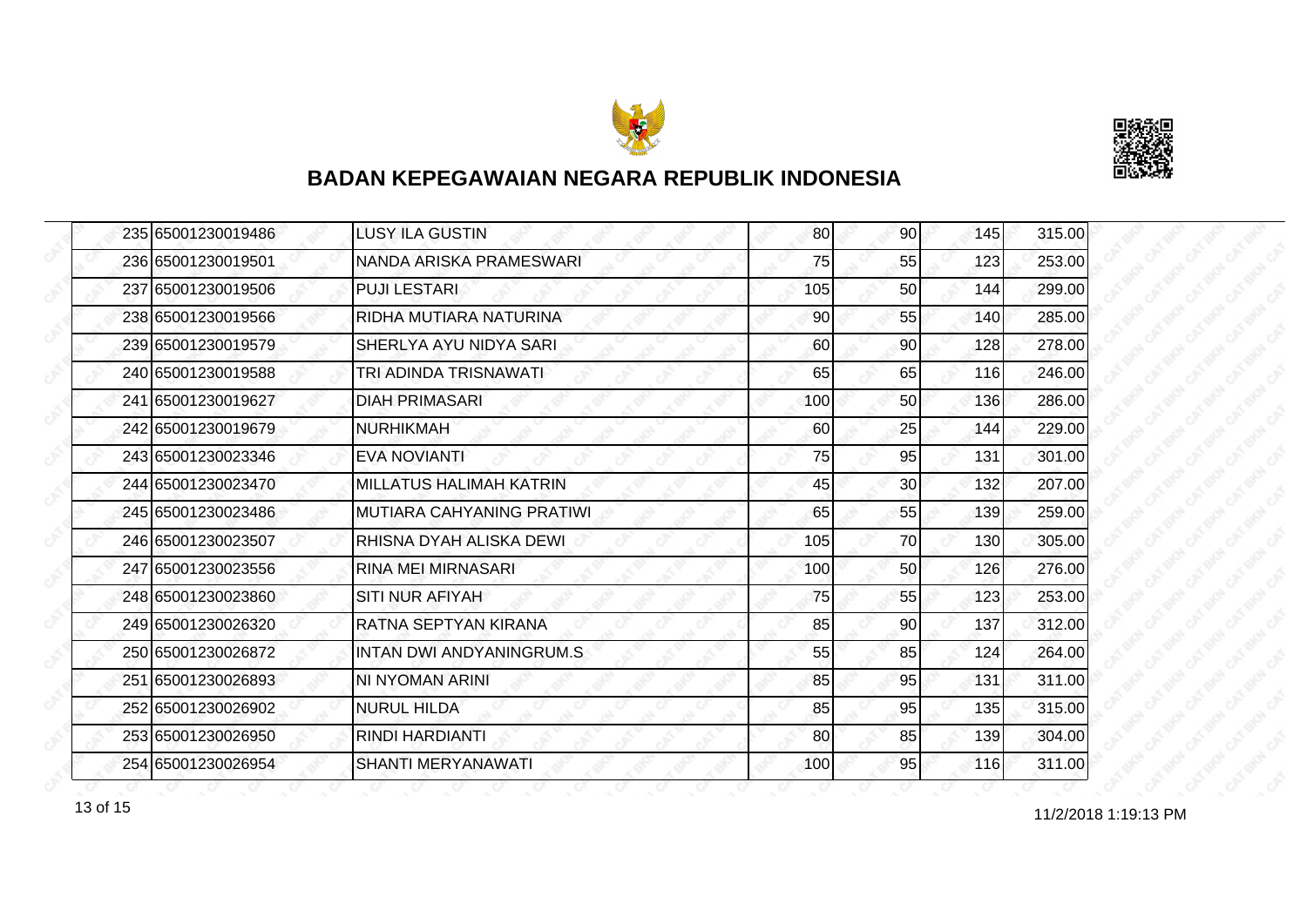



| 255 65001230026968 | <b>ASA ADISTYA PUTRI</b>       | 100 | 120 | 130   | 350.00 |
|--------------------|--------------------------------|-----|-----|-------|--------|
| 256 65001230027008 | <b>IDA PRATIWI PARMANTO</b>    | 70  | 65  | 131   | 266.00 |
| 257 65001230027023 | <b>NURUL SOFIA</b>             | 60  | 60  | 131   | 251.00 |
| 258 65001230027053 | <b>RANTI LESTARI</b>           | 100 | 90  | 140   | 330.00 |
| 259 65001230027065 | <b>CHOIR</b>                   | 90  | 70  | 109   | 269.00 |
| 260 65001230027078 | <b>MENTARI OKTA WIJI UTAMI</b> | 95  | 80  | 134   | 309.00 |
| 261 65001230027096 | <b>RATNA SARI</b>              | 75  | 85  | $133$ | 293.00 |
| 262 65001230027161 | NIMAS KARTIKA LESTYOSARI       | 90  | 35  | 132   | 257.00 |
| 263 65001230027202 | <b>CAHYANI DEWI AMALIA</b>     | 100 | 90  | 145   | 335.00 |
| 264 65001230027293 | <b>ARMITHA NOVELIASARI</b>     | 65  | 75  | 132   | 272.00 |
| 265 65001230027970 | YUNIAR MUSTIKANINGRUM          | 70  | 50  | 132   | 252.00 |
| 266 65001230028189 | <b>EKA MARIANA, SE</b>         | 85  | 65  | 115   | 265.00 |
| 267 65001230028198 | <b>MISTIKA OKTAVINA</b>        | 60  | 55  | 118   | 233.00 |
| 268 65001230028200 | NANING PURWANINGSIH            | 75  | 55  | 144   | 274.00 |
| 269 65001230028203 | LINTANG RASYIDA DWI P          | 85  | 45  | 129   | 259.00 |
| 270 65001230028232 | <b>HENI YURISTIKAWATI</b>      | 75  | 50  | 140   | 265.00 |